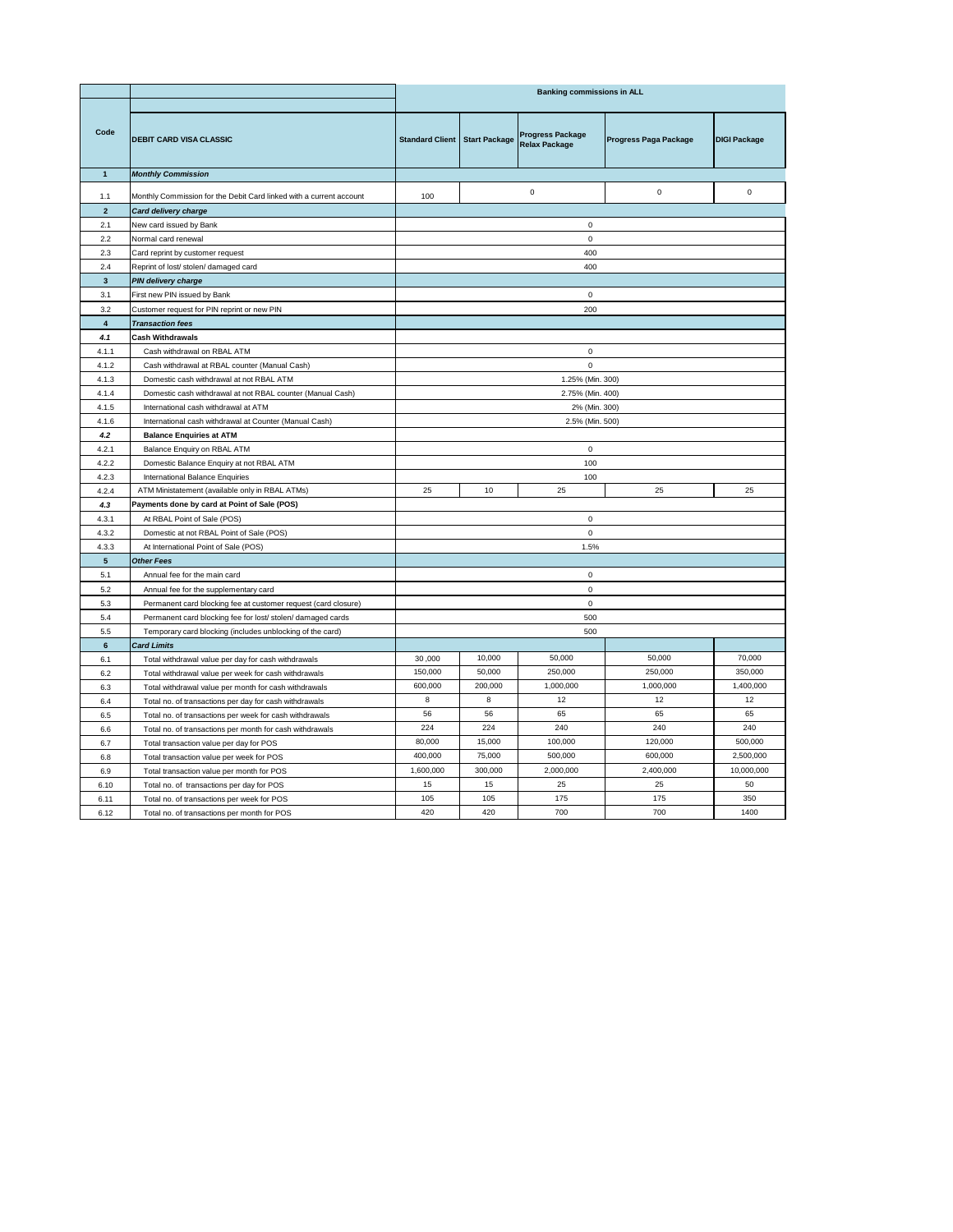|                         | <b>DEBIT CARD VISA GOLD</b>                                         |                  | <b>Banking Commissions in ALL</b> |  |
|-------------------------|---------------------------------------------------------------------|------------------|-----------------------------------|--|
| $\mathbf{1}$            | <b>Monthly Commission</b>                                           | <b>Premium</b>   | <b>Paketa</b>                     |  |
| 1.1                     | Monthly Commission for the Debit Card linked with a current account | 125              | 0                                 |  |
| $\overline{2}$          | Card delivery charge                                                |                  |                                   |  |
| 2.1                     | New card issued by Bank                                             | $\Omega$         |                                   |  |
| 2.2                     | Normal card renewal                                                 | $\Omega$         |                                   |  |
| 2.3                     | Card reprint by customer request                                    | 400              |                                   |  |
| 2.4                     | Reprint of lost/ stolen/ damaged card                               | 400              |                                   |  |
| $\overline{\mathbf{3}}$ | PIN delivery charge                                                 |                  |                                   |  |
| 3.1                     | Customer request for PIN reprint or new PIN                         | 200              |                                   |  |
| $\overline{4}$          | <b>Transaction fees</b>                                             |                  |                                   |  |
| 4.1                     | <b>Cash Withdrawals</b>                                             |                  |                                   |  |
| 4.1.1                   | Cash withdrawal on RBAL ATM                                         | 0                |                                   |  |
| 4.1.2                   | Cash withdrawal at RBAL counter (Manual Cash)                       | 0                |                                   |  |
| 4.1.3                   | - Domestic cash withdrawal at not RBAL ATM                          | 1.25% (Min. 300) |                                   |  |
| 4.1.4                   | Domestic cash withdrawal at not RBAL counter (Manual Cash)          | 2.75% (Min. 400) |                                   |  |
| 4.1.5                   | - International cash withdrawal at ATM                              |                  | 2% (Min. 300)                     |  |
| 4.1.6                   | - International cash withdrawal at Counter (Manual Cash)            |                  | 2.5% (Min. 500)                   |  |
| 4.2                     | <b>Balance Enquiries at ATM</b>                                     |                  |                                   |  |
| 4.2.1                   | Balance Enquiry on RBAL ATM                                         | $\mathbf 0$      |                                   |  |
| 4.2.2                   | - Domestic Balance Enquiry at not RBAL ATM                          |                  | 100                               |  |
| 4.2.3                   | - International Balance Enquiries                                   |                  | 100                               |  |
| 4.3                     | Payments done by card at Point of Sale (POS)                        |                  |                                   |  |
| 4.3.1                   | - At RBAL Point of Sale (POS)                                       |                  | 0                                 |  |
| 4.3.2                   | Domestic at not RBAL Point of Sale (POS)                            |                  | $\Omega$                          |  |
| 4.3.3                   | At International Point of Sale (POS)                                |                  | 1.5%                              |  |
| 5 <sub>5</sub>          | <b>Other Fees</b>                                                   |                  |                                   |  |
| 5.1                     | Annual fee for the main card                                        | 0                |                                   |  |
| 5.2                     | Annual fee for the supplementary card                               | 0                |                                   |  |
| 5.3                     | Permanent card blocking fee at customer request (card closure)      | 0                |                                   |  |
| 5.4                     | Permanent card blocking fee for lost/ stolen/ damaged cards         | 500              |                                   |  |
| 5.5                     | Temporary card blocking (includes unblocking of the card)           |                  | 500                               |  |
| 6                       | <b>Card Limits</b>                                                  |                  |                                   |  |
| 6.1                     | Total withdrawal value per day for cash withdrawals                 | 120,000          | 120,000                           |  |
| 6.2                     | Total withdrawal value per week for cash withdrawals                | 600.000          | 600.000                           |  |
| 6.3                     | Total withdrawal value per month for cash withdrawals               | 2,400,000        | 2,400,000                         |  |
| 6.4                     | Total no. of transactions per day for cash withdrawals              | 8                | 8                                 |  |
| 6.5                     | Total no. of transactions per week for cash withdrawals             | 56               | 56                                |  |
| 6.6                     | Total no. of transactions per month for cash withdrawals            | 224              | 224                               |  |
| 6.7                     | Total transaction value per day for POS                             | 120.000          | 150,000                           |  |
| 6.8                     | Total transaction value per week for POS                            | 600.000          | 750.000                           |  |
| 6.9                     | Total transaction value per month for POS                           | 2,400,000        | 3,000,000                         |  |
| 6.10                    | Total no. of transactions per day for POS                           | 15               | 15                                |  |
| 6.11                    | Total no. of transactions per week for POS                          | 105              | 105                               |  |
| 6.12                    | Total no. of transactions per month for POS                         | 420              | 420                               |  |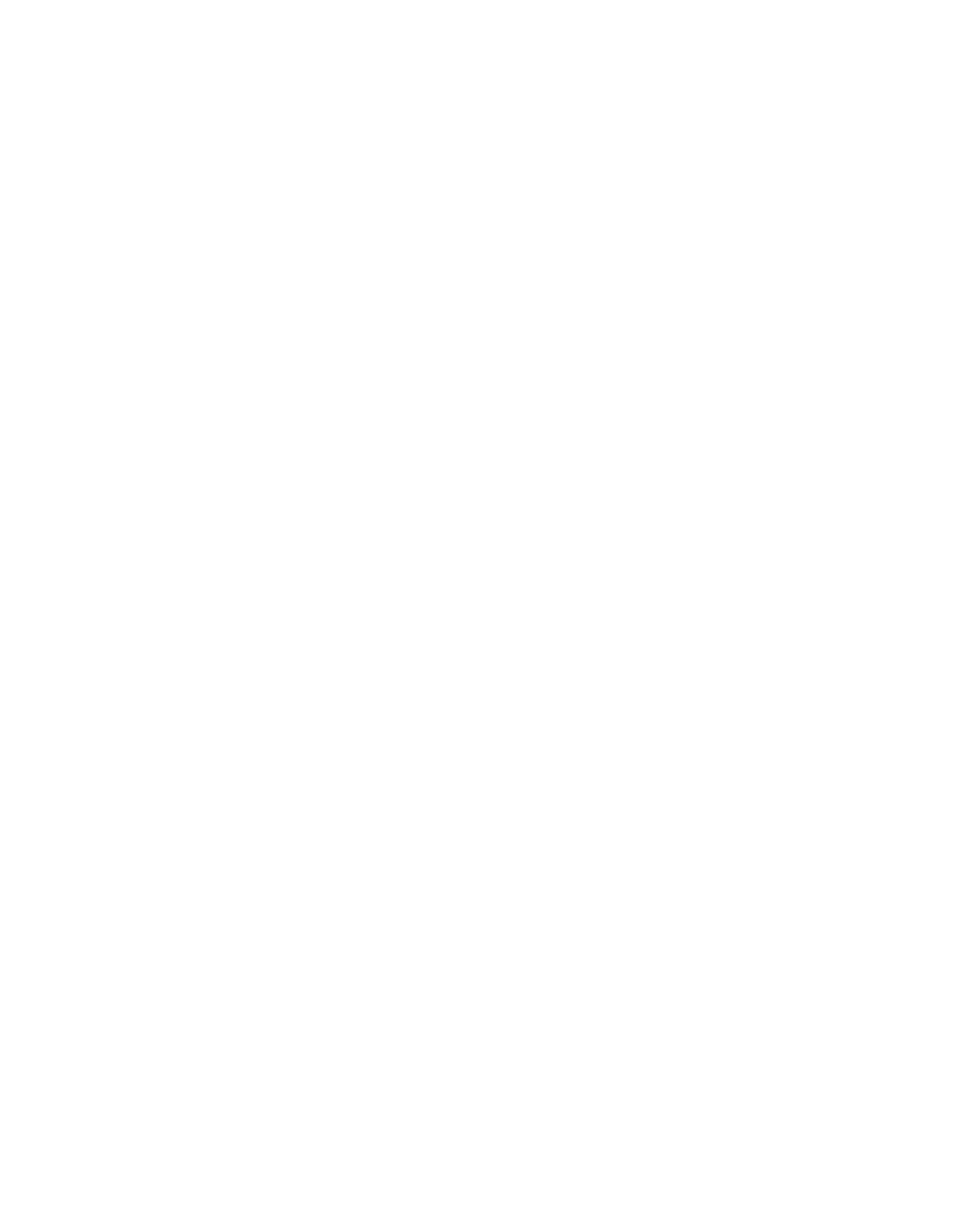| Banking commissions in EUR<br><b>Start</b><br>Progress Package<br><b>Progress Paga</b><br>Standard<br>MasterCard debit card fees & limits<br>Relax Package<br>Client<br>Package<br>Package<br><b>Monthly Commission</b><br>$\overline{1}$<br>$\mathbf 0$<br>$\mathbf 0$<br>$\mathbf{1}$<br>Monthly Commission for the Debit Card linked with a current account<br>1.1<br>$\overline{2}$<br>Card delivery charge<br>2.1<br>$\mathbf 0$<br>New card issued by Bank<br>$\mathsf 0$<br>2.2<br>Automatic card renew al<br>$\mathbf{3}$<br>2.3<br>Card reprint by customer request<br>$\mathbf{3}$<br>2.4<br>Reprint of lost/ stolen/ damaged card<br>$\overline{\mathbf{3}}$<br><b>PIN delivery charge</b><br>$\overline{2}$<br>3.1<br>Customer request for PIN reprint or new PIN<br>$\overline{\mathbf{4}}$<br><b>Transaction fees</b><br>4.1<br><b>Cash Withdrawals</b><br>Cash withdraw al on RBAL ATM<br>$\mathbf 0$<br>4.1.1<br>$\mathsf 0$<br>4.1.2<br>Cash w ithdraw al at RBAL counter (Manual Cash)<br>1.25% (Min. 2.5)<br>4.1.3<br>Domestic cash w ithdraw al at not RBAL ATM<br>4.1.4<br>2.75% (Min. 3)<br>Domestic cash w ithdraw al at not RBAL counter (Manual Cash)<br>4.1.5<br>International cash w ithdraw al at ATM<br>2% (Min. 2.5)<br>4.1.6<br>2.5% (Min. 4)<br>International cash w ithdraw al at Counter (Manual Cash)<br>4.2<br><b>Balance Enquiries at ATM</b><br>Balance Enquiry on RBAL ATM<br>4.2.1<br>0 (over 5/month: 0.05 EUR/ BE)<br>4.2.2<br>Domestic Balance Enquiry at not RBAL ATM<br>$\mathbf{1}$<br>4.2.3<br>International Balance Enquiries<br>$\mathbf{1}$<br>ATM Ministatement (available only in RBAL ATMs)<br>$0.15$ EUR<br>$0.1$ EUR<br>0.2 EUR<br>0.2 EUR<br>4.2.4<br>Payments done by card at Point of Sale (POS)<br>4.3<br>4.3.1<br>At RBAL Point of Sale (POS)<br>$\mathbf 0$<br>4.3.2<br>Domestic at not RBAL Point of Sale (POS)<br>$\mathbf 0$<br>4.3.3<br>At International Point of Sale (POS)<br>1.5%<br>$5\phantom{.0}$<br><b>Other Fees</b><br>Annual fee for the main card<br>$\mathbf 0$<br>5.1<br>$5.2\,$<br>$\mathsf 0$<br>Annual fee for the supplementary card<br>$\mathbf 0$<br>5.3<br>Permanent card blocking fee at customer request (card closure)<br>5.4<br>$\overline{4}$<br>Permanent card blocking fee for lost/ stolen/ damaged cards<br>5.5<br>$\overline{4}$<br>Temporary card blocking (includes unblocking of the card)<br><b>Card Limits</b><br>6<br>300<br>100<br>500<br>500<br>6.1<br>Total withdraw al value per day for cash withdraw als<br>500<br>1,500<br>2,500<br>2,500<br>6.2<br>Total withdraw al value per week for cash withdraw als<br>6,000<br>2,000<br>10,000<br>10,000<br>6.3<br>Total withdraw al value per month for cash withdraw als<br>120<br>600<br>1,000<br>1,000<br>6.4<br>Total transaction value per day for POS<br>600<br>3,000<br>5,000<br>5,000<br>6.5<br>Total transaction value per week for POS | <b>DIGI Package</b><br>$\mathbf{1}$ |  |  |
|-------------------------------------------------------------------------------------------------------------------------------------------------------------------------------------------------------------------------------------------------------------------------------------------------------------------------------------------------------------------------------------------------------------------------------------------------------------------------------------------------------------------------------------------------------------------------------------------------------------------------------------------------------------------------------------------------------------------------------------------------------------------------------------------------------------------------------------------------------------------------------------------------------------------------------------------------------------------------------------------------------------------------------------------------------------------------------------------------------------------------------------------------------------------------------------------------------------------------------------------------------------------------------------------------------------------------------------------------------------------------------------------------------------------------------------------------------------------------------------------------------------------------------------------------------------------------------------------------------------------------------------------------------------------------------------------------------------------------------------------------------------------------------------------------------------------------------------------------------------------------------------------------------------------------------------------------------------------------------------------------------------------------------------------------------------------------------------------------------------------------------------------------------------------------------------------------------------------------------------------------------------------------------------------------------------------------------------------------------------------------------------------------------------------------------------------------------------------------------------------------------------------------------------------------------------------------------------------------------------------------------------------------------------------------------------------------------------------------------------------------------------------------------------------------------------------------------------------------------------------------------------------------------|-------------------------------------|--|--|
|                                                                                                                                                                                                                                                                                                                                                                                                                                                                                                                                                                                                                                                                                                                                                                                                                                                                                                                                                                                                                                                                                                                                                                                                                                                                                                                                                                                                                                                                                                                                                                                                                                                                                                                                                                                                                                                                                                                                                                                                                                                                                                                                                                                                                                                                                                                                                                                                                                                                                                                                                                                                                                                                                                                                                                                                                                                                                                       |                                     |  |  |
|                                                                                                                                                                                                                                                                                                                                                                                                                                                                                                                                                                                                                                                                                                                                                                                                                                                                                                                                                                                                                                                                                                                                                                                                                                                                                                                                                                                                                                                                                                                                                                                                                                                                                                                                                                                                                                                                                                                                                                                                                                                                                                                                                                                                                                                                                                                                                                                                                                                                                                                                                                                                                                                                                                                                                                                                                                                                                                       |                                     |  |  |
|                                                                                                                                                                                                                                                                                                                                                                                                                                                                                                                                                                                                                                                                                                                                                                                                                                                                                                                                                                                                                                                                                                                                                                                                                                                                                                                                                                                                                                                                                                                                                                                                                                                                                                                                                                                                                                                                                                                                                                                                                                                                                                                                                                                                                                                                                                                                                                                                                                                                                                                                                                                                                                                                                                                                                                                                                                                                                                       |                                     |  |  |
|                                                                                                                                                                                                                                                                                                                                                                                                                                                                                                                                                                                                                                                                                                                                                                                                                                                                                                                                                                                                                                                                                                                                                                                                                                                                                                                                                                                                                                                                                                                                                                                                                                                                                                                                                                                                                                                                                                                                                                                                                                                                                                                                                                                                                                                                                                                                                                                                                                                                                                                                                                                                                                                                                                                                                                                                                                                                                                       |                                     |  |  |
|                                                                                                                                                                                                                                                                                                                                                                                                                                                                                                                                                                                                                                                                                                                                                                                                                                                                                                                                                                                                                                                                                                                                                                                                                                                                                                                                                                                                                                                                                                                                                                                                                                                                                                                                                                                                                                                                                                                                                                                                                                                                                                                                                                                                                                                                                                                                                                                                                                                                                                                                                                                                                                                                                                                                                                                                                                                                                                       |                                     |  |  |
|                                                                                                                                                                                                                                                                                                                                                                                                                                                                                                                                                                                                                                                                                                                                                                                                                                                                                                                                                                                                                                                                                                                                                                                                                                                                                                                                                                                                                                                                                                                                                                                                                                                                                                                                                                                                                                                                                                                                                                                                                                                                                                                                                                                                                                                                                                                                                                                                                                                                                                                                                                                                                                                                                                                                                                                                                                                                                                       |                                     |  |  |
|                                                                                                                                                                                                                                                                                                                                                                                                                                                                                                                                                                                                                                                                                                                                                                                                                                                                                                                                                                                                                                                                                                                                                                                                                                                                                                                                                                                                                                                                                                                                                                                                                                                                                                                                                                                                                                                                                                                                                                                                                                                                                                                                                                                                                                                                                                                                                                                                                                                                                                                                                                                                                                                                                                                                                                                                                                                                                                       |                                     |  |  |
|                                                                                                                                                                                                                                                                                                                                                                                                                                                                                                                                                                                                                                                                                                                                                                                                                                                                                                                                                                                                                                                                                                                                                                                                                                                                                                                                                                                                                                                                                                                                                                                                                                                                                                                                                                                                                                                                                                                                                                                                                                                                                                                                                                                                                                                                                                                                                                                                                                                                                                                                                                                                                                                                                                                                                                                                                                                                                                       |                                     |  |  |
|                                                                                                                                                                                                                                                                                                                                                                                                                                                                                                                                                                                                                                                                                                                                                                                                                                                                                                                                                                                                                                                                                                                                                                                                                                                                                                                                                                                                                                                                                                                                                                                                                                                                                                                                                                                                                                                                                                                                                                                                                                                                                                                                                                                                                                                                                                                                                                                                                                                                                                                                                                                                                                                                                                                                                                                                                                                                                                       |                                     |  |  |
|                                                                                                                                                                                                                                                                                                                                                                                                                                                                                                                                                                                                                                                                                                                                                                                                                                                                                                                                                                                                                                                                                                                                                                                                                                                                                                                                                                                                                                                                                                                                                                                                                                                                                                                                                                                                                                                                                                                                                                                                                                                                                                                                                                                                                                                                                                                                                                                                                                                                                                                                                                                                                                                                                                                                                                                                                                                                                                       |                                     |  |  |
|                                                                                                                                                                                                                                                                                                                                                                                                                                                                                                                                                                                                                                                                                                                                                                                                                                                                                                                                                                                                                                                                                                                                                                                                                                                                                                                                                                                                                                                                                                                                                                                                                                                                                                                                                                                                                                                                                                                                                                                                                                                                                                                                                                                                                                                                                                                                                                                                                                                                                                                                                                                                                                                                                                                                                                                                                                                                                                       |                                     |  |  |
|                                                                                                                                                                                                                                                                                                                                                                                                                                                                                                                                                                                                                                                                                                                                                                                                                                                                                                                                                                                                                                                                                                                                                                                                                                                                                                                                                                                                                                                                                                                                                                                                                                                                                                                                                                                                                                                                                                                                                                                                                                                                                                                                                                                                                                                                                                                                                                                                                                                                                                                                                                                                                                                                                                                                                                                                                                                                                                       |                                     |  |  |
|                                                                                                                                                                                                                                                                                                                                                                                                                                                                                                                                                                                                                                                                                                                                                                                                                                                                                                                                                                                                                                                                                                                                                                                                                                                                                                                                                                                                                                                                                                                                                                                                                                                                                                                                                                                                                                                                                                                                                                                                                                                                                                                                                                                                                                                                                                                                                                                                                                                                                                                                                                                                                                                                                                                                                                                                                                                                                                       |                                     |  |  |
|                                                                                                                                                                                                                                                                                                                                                                                                                                                                                                                                                                                                                                                                                                                                                                                                                                                                                                                                                                                                                                                                                                                                                                                                                                                                                                                                                                                                                                                                                                                                                                                                                                                                                                                                                                                                                                                                                                                                                                                                                                                                                                                                                                                                                                                                                                                                                                                                                                                                                                                                                                                                                                                                                                                                                                                                                                                                                                       |                                     |  |  |
|                                                                                                                                                                                                                                                                                                                                                                                                                                                                                                                                                                                                                                                                                                                                                                                                                                                                                                                                                                                                                                                                                                                                                                                                                                                                                                                                                                                                                                                                                                                                                                                                                                                                                                                                                                                                                                                                                                                                                                                                                                                                                                                                                                                                                                                                                                                                                                                                                                                                                                                                                                                                                                                                                                                                                                                                                                                                                                       |                                     |  |  |
|                                                                                                                                                                                                                                                                                                                                                                                                                                                                                                                                                                                                                                                                                                                                                                                                                                                                                                                                                                                                                                                                                                                                                                                                                                                                                                                                                                                                                                                                                                                                                                                                                                                                                                                                                                                                                                                                                                                                                                                                                                                                                                                                                                                                                                                                                                                                                                                                                                                                                                                                                                                                                                                                                                                                                                                                                                                                                                       |                                     |  |  |
|                                                                                                                                                                                                                                                                                                                                                                                                                                                                                                                                                                                                                                                                                                                                                                                                                                                                                                                                                                                                                                                                                                                                                                                                                                                                                                                                                                                                                                                                                                                                                                                                                                                                                                                                                                                                                                                                                                                                                                                                                                                                                                                                                                                                                                                                                                                                                                                                                                                                                                                                                                                                                                                                                                                                                                                                                                                                                                       |                                     |  |  |
|                                                                                                                                                                                                                                                                                                                                                                                                                                                                                                                                                                                                                                                                                                                                                                                                                                                                                                                                                                                                                                                                                                                                                                                                                                                                                                                                                                                                                                                                                                                                                                                                                                                                                                                                                                                                                                                                                                                                                                                                                                                                                                                                                                                                                                                                                                                                                                                                                                                                                                                                                                                                                                                                                                                                                                                                                                                                                                       |                                     |  |  |
|                                                                                                                                                                                                                                                                                                                                                                                                                                                                                                                                                                                                                                                                                                                                                                                                                                                                                                                                                                                                                                                                                                                                                                                                                                                                                                                                                                                                                                                                                                                                                                                                                                                                                                                                                                                                                                                                                                                                                                                                                                                                                                                                                                                                                                                                                                                                                                                                                                                                                                                                                                                                                                                                                                                                                                                                                                                                                                       |                                     |  |  |
|                                                                                                                                                                                                                                                                                                                                                                                                                                                                                                                                                                                                                                                                                                                                                                                                                                                                                                                                                                                                                                                                                                                                                                                                                                                                                                                                                                                                                                                                                                                                                                                                                                                                                                                                                                                                                                                                                                                                                                                                                                                                                                                                                                                                                                                                                                                                                                                                                                                                                                                                                                                                                                                                                                                                                                                                                                                                                                       |                                     |  |  |
|                                                                                                                                                                                                                                                                                                                                                                                                                                                                                                                                                                                                                                                                                                                                                                                                                                                                                                                                                                                                                                                                                                                                                                                                                                                                                                                                                                                                                                                                                                                                                                                                                                                                                                                                                                                                                                                                                                                                                                                                                                                                                                                                                                                                                                                                                                                                                                                                                                                                                                                                                                                                                                                                                                                                                                                                                                                                                                       |                                     |  |  |
|                                                                                                                                                                                                                                                                                                                                                                                                                                                                                                                                                                                                                                                                                                                                                                                                                                                                                                                                                                                                                                                                                                                                                                                                                                                                                                                                                                                                                                                                                                                                                                                                                                                                                                                                                                                                                                                                                                                                                                                                                                                                                                                                                                                                                                                                                                                                                                                                                                                                                                                                                                                                                                                                                                                                                                                                                                                                                                       |                                     |  |  |
|                                                                                                                                                                                                                                                                                                                                                                                                                                                                                                                                                                                                                                                                                                                                                                                                                                                                                                                                                                                                                                                                                                                                                                                                                                                                                                                                                                                                                                                                                                                                                                                                                                                                                                                                                                                                                                                                                                                                                                                                                                                                                                                                                                                                                                                                                                                                                                                                                                                                                                                                                                                                                                                                                                                                                                                                                                                                                                       |                                     |  |  |
|                                                                                                                                                                                                                                                                                                                                                                                                                                                                                                                                                                                                                                                                                                                                                                                                                                                                                                                                                                                                                                                                                                                                                                                                                                                                                                                                                                                                                                                                                                                                                                                                                                                                                                                                                                                                                                                                                                                                                                                                                                                                                                                                                                                                                                                                                                                                                                                                                                                                                                                                                                                                                                                                                                                                                                                                                                                                                                       |                                     |  |  |
|                                                                                                                                                                                                                                                                                                                                                                                                                                                                                                                                                                                                                                                                                                                                                                                                                                                                                                                                                                                                                                                                                                                                                                                                                                                                                                                                                                                                                                                                                                                                                                                                                                                                                                                                                                                                                                                                                                                                                                                                                                                                                                                                                                                                                                                                                                                                                                                                                                                                                                                                                                                                                                                                                                                                                                                                                                                                                                       |                                     |  |  |
|                                                                                                                                                                                                                                                                                                                                                                                                                                                                                                                                                                                                                                                                                                                                                                                                                                                                                                                                                                                                                                                                                                                                                                                                                                                                                                                                                                                                                                                                                                                                                                                                                                                                                                                                                                                                                                                                                                                                                                                                                                                                                                                                                                                                                                                                                                                                                                                                                                                                                                                                                                                                                                                                                                                                                                                                                                                                                                       |                                     |  |  |
|                                                                                                                                                                                                                                                                                                                                                                                                                                                                                                                                                                                                                                                                                                                                                                                                                                                                                                                                                                                                                                                                                                                                                                                                                                                                                                                                                                                                                                                                                                                                                                                                                                                                                                                                                                                                                                                                                                                                                                                                                                                                                                                                                                                                                                                                                                                                                                                                                                                                                                                                                                                                                                                                                                                                                                                                                                                                                                       |                                     |  |  |
|                                                                                                                                                                                                                                                                                                                                                                                                                                                                                                                                                                                                                                                                                                                                                                                                                                                                                                                                                                                                                                                                                                                                                                                                                                                                                                                                                                                                                                                                                                                                                                                                                                                                                                                                                                                                                                                                                                                                                                                                                                                                                                                                                                                                                                                                                                                                                                                                                                                                                                                                                                                                                                                                                                                                                                                                                                                                                                       | $0.2$ EUR                           |  |  |
|                                                                                                                                                                                                                                                                                                                                                                                                                                                                                                                                                                                                                                                                                                                                                                                                                                                                                                                                                                                                                                                                                                                                                                                                                                                                                                                                                                                                                                                                                                                                                                                                                                                                                                                                                                                                                                                                                                                                                                                                                                                                                                                                                                                                                                                                                                                                                                                                                                                                                                                                                                                                                                                                                                                                                                                                                                                                                                       |                                     |  |  |
|                                                                                                                                                                                                                                                                                                                                                                                                                                                                                                                                                                                                                                                                                                                                                                                                                                                                                                                                                                                                                                                                                                                                                                                                                                                                                                                                                                                                                                                                                                                                                                                                                                                                                                                                                                                                                                                                                                                                                                                                                                                                                                                                                                                                                                                                                                                                                                                                                                                                                                                                                                                                                                                                                                                                                                                                                                                                                                       |                                     |  |  |
|                                                                                                                                                                                                                                                                                                                                                                                                                                                                                                                                                                                                                                                                                                                                                                                                                                                                                                                                                                                                                                                                                                                                                                                                                                                                                                                                                                                                                                                                                                                                                                                                                                                                                                                                                                                                                                                                                                                                                                                                                                                                                                                                                                                                                                                                                                                                                                                                                                                                                                                                                                                                                                                                                                                                                                                                                                                                                                       |                                     |  |  |
|                                                                                                                                                                                                                                                                                                                                                                                                                                                                                                                                                                                                                                                                                                                                                                                                                                                                                                                                                                                                                                                                                                                                                                                                                                                                                                                                                                                                                                                                                                                                                                                                                                                                                                                                                                                                                                                                                                                                                                                                                                                                                                                                                                                                                                                                                                                                                                                                                                                                                                                                                                                                                                                                                                                                                                                                                                                                                                       |                                     |  |  |
|                                                                                                                                                                                                                                                                                                                                                                                                                                                                                                                                                                                                                                                                                                                                                                                                                                                                                                                                                                                                                                                                                                                                                                                                                                                                                                                                                                                                                                                                                                                                                                                                                                                                                                                                                                                                                                                                                                                                                                                                                                                                                                                                                                                                                                                                                                                                                                                                                                                                                                                                                                                                                                                                                                                                                                                                                                                                                                       |                                     |  |  |
|                                                                                                                                                                                                                                                                                                                                                                                                                                                                                                                                                                                                                                                                                                                                                                                                                                                                                                                                                                                                                                                                                                                                                                                                                                                                                                                                                                                                                                                                                                                                                                                                                                                                                                                                                                                                                                                                                                                                                                                                                                                                                                                                                                                                                                                                                                                                                                                                                                                                                                                                                                                                                                                                                                                                                                                                                                                                                                       |                                     |  |  |
|                                                                                                                                                                                                                                                                                                                                                                                                                                                                                                                                                                                                                                                                                                                                                                                                                                                                                                                                                                                                                                                                                                                                                                                                                                                                                                                                                                                                                                                                                                                                                                                                                                                                                                                                                                                                                                                                                                                                                                                                                                                                                                                                                                                                                                                                                                                                                                                                                                                                                                                                                                                                                                                                                                                                                                                                                                                                                                       |                                     |  |  |
|                                                                                                                                                                                                                                                                                                                                                                                                                                                                                                                                                                                                                                                                                                                                                                                                                                                                                                                                                                                                                                                                                                                                                                                                                                                                                                                                                                                                                                                                                                                                                                                                                                                                                                                                                                                                                                                                                                                                                                                                                                                                                                                                                                                                                                                                                                                                                                                                                                                                                                                                                                                                                                                                                                                                                                                                                                                                                                       |                                     |  |  |
|                                                                                                                                                                                                                                                                                                                                                                                                                                                                                                                                                                                                                                                                                                                                                                                                                                                                                                                                                                                                                                                                                                                                                                                                                                                                                                                                                                                                                                                                                                                                                                                                                                                                                                                                                                                                                                                                                                                                                                                                                                                                                                                                                                                                                                                                                                                                                                                                                                                                                                                                                                                                                                                                                                                                                                                                                                                                                                       | 500                                 |  |  |
|                                                                                                                                                                                                                                                                                                                                                                                                                                                                                                                                                                                                                                                                                                                                                                                                                                                                                                                                                                                                                                                                                                                                                                                                                                                                                                                                                                                                                                                                                                                                                                                                                                                                                                                                                                                                                                                                                                                                                                                                                                                                                                                                                                                                                                                                                                                                                                                                                                                                                                                                                                                                                                                                                                                                                                                                                                                                                                       | 2,500                               |  |  |
|                                                                                                                                                                                                                                                                                                                                                                                                                                                                                                                                                                                                                                                                                                                                                                                                                                                                                                                                                                                                                                                                                                                                                                                                                                                                                                                                                                                                                                                                                                                                                                                                                                                                                                                                                                                                                                                                                                                                                                                                                                                                                                                                                                                                                                                                                                                                                                                                                                                                                                                                                                                                                                                                                                                                                                                                                                                                                                       |                                     |  |  |
|                                                                                                                                                                                                                                                                                                                                                                                                                                                                                                                                                                                                                                                                                                                                                                                                                                                                                                                                                                                                                                                                                                                                                                                                                                                                                                                                                                                                                                                                                                                                                                                                                                                                                                                                                                                                                                                                                                                                                                                                                                                                                                                                                                                                                                                                                                                                                                                                                                                                                                                                                                                                                                                                                                                                                                                                                                                                                                       | 10,000<br>1,000                     |  |  |
| 12,000<br>2,400<br>20,000<br>20,000<br>6.6<br>Total transaction value per month for POS<br>12<br>12<br>8<br>8<br>6.7<br>Total no. of transactions per day for cash withdraw als                                                                                                                                                                                                                                                                                                                                                                                                                                                                                                                                                                                                                                                                                                                                                                                                                                                                                                                                                                                                                                                                                                                                                                                                                                                                                                                                                                                                                                                                                                                                                                                                                                                                                                                                                                                                                                                                                                                                                                                                                                                                                                                                                                                                                                                                                                                                                                                                                                                                                                                                                                                                                                                                                                                       | 5,000                               |  |  |
| 56<br>56<br>65<br>65<br>6.8<br>Total no. of transactions per w eek for cash withdraw als                                                                                                                                                                                                                                                                                                                                                                                                                                                                                                                                                                                                                                                                                                                                                                                                                                                                                                                                                                                                                                                                                                                                                                                                                                                                                                                                                                                                                                                                                                                                                                                                                                                                                                                                                                                                                                                                                                                                                                                                                                                                                                                                                                                                                                                                                                                                                                                                                                                                                                                                                                                                                                                                                                                                                                                                              | 20,000                              |  |  |
| 224<br>224<br>240<br>240<br>6.9<br>Total no. of transactions per month for cash withdraw als                                                                                                                                                                                                                                                                                                                                                                                                                                                                                                                                                                                                                                                                                                                                                                                                                                                                                                                                                                                                                                                                                                                                                                                                                                                                                                                                                                                                                                                                                                                                                                                                                                                                                                                                                                                                                                                                                                                                                                                                                                                                                                                                                                                                                                                                                                                                                                                                                                                                                                                                                                                                                                                                                                                                                                                                          | 12<br>65                            |  |  |
| 15<br>15<br>25<br>25<br>6.1<br>Total no. of transactions per day for POS<br>105<br>175<br>105<br>175<br>6.11<br>Total no. of transactions per w eek for POS                                                                                                                                                                                                                                                                                                                                                                                                                                                                                                                                                                                                                                                                                                                                                                                                                                                                                                                                                                                                                                                                                                                                                                                                                                                                                                                                                                                                                                                                                                                                                                                                                                                                                                                                                                                                                                                                                                                                                                                                                                                                                                                                                                                                                                                                                                                                                                                                                                                                                                                                                                                                                                                                                                                                           | 240                                 |  |  |
| 700<br>420<br>420<br>700<br>6.12<br>Total no. of transactions per month for POS                                                                                                                                                                                                                                                                                                                                                                                                                                                                                                                                                                                                                                                                                                                                                                                                                                                                                                                                                                                                                                                                                                                                                                                                                                                                                                                                                                                                                                                                                                                                                                                                                                                                                                                                                                                                                                                                                                                                                                                                                                                                                                                                                                                                                                                                                                                                                                                                                                                                                                                                                                                                                                                                                                                                                                                                                       | 25                                  |  |  |
|                                                                                                                                                                                                                                                                                                                                                                                                                                                                                                                                                                                                                                                                                                                                                                                                                                                                                                                                                                                                                                                                                                                                                                                                                                                                                                                                                                                                                                                                                                                                                                                                                                                                                                                                                                                                                                                                                                                                                                                                                                                                                                                                                                                                                                                                                                                                                                                                                                                                                                                                                                                                                                                                                                                                                                                                                                                                                                       | 175<br>700                          |  |  |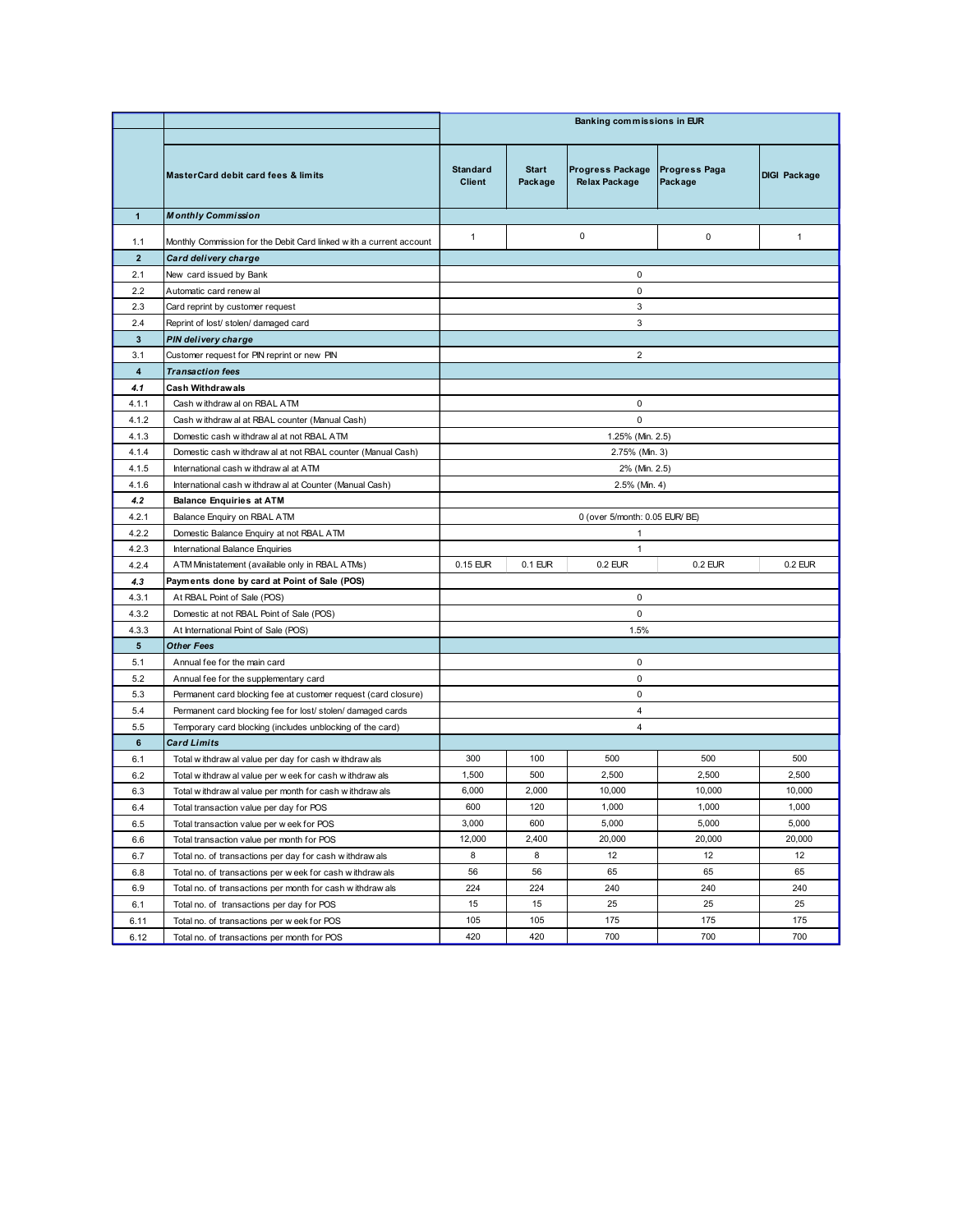|                 | <b>DEBIT CARD MasterCard</b>                                        |                                 | <b>Banking Commissions in ALL</b> |  |
|-----------------|---------------------------------------------------------------------|---------------------------------|-----------------------------------|--|
| $\mathbf{1}$    | <b>Monthly Commission</b>                                           | Premium                         | <b>Paketa</b>                     |  |
| 1.1             | Monthly Commission for the Debit Card linked with a current account | 125                             | $\Omega$                          |  |
| $\overline{2}$  | Card delivery charge                                                |                                 |                                   |  |
| 2.1             | New card issued by Bank                                             | 0                               |                                   |  |
| 2.2             | Normal card renewal                                                 | $\mathbf 0$                     |                                   |  |
| 2.3             | Card reprint by customer request                                    | 400                             |                                   |  |
| 2.4             | Reprint of lost/ stolen/ damaged card                               | 400                             |                                   |  |
| $\overline{3}$  | PIN delivery charge                                                 |                                 |                                   |  |
| 3.1             | Customer request for PIN reprint or new PIN                         |                                 | 200                               |  |
| $\overline{4}$  | <b>Transaction fees</b>                                             |                                 |                                   |  |
| 4.1             | <b>Cash Withdrawals</b>                                             |                                 |                                   |  |
| 4.1.1           | Cash withdrawal on RBAL ATM                                         | 0                               |                                   |  |
| 4.1.2           | Cash withdrawal at RBAL counter (Manual Cash)                       | $\Omega$                        |                                   |  |
| 4.1.3           | Domestic cash withdrawal at not RBAL ATM                            | 1.25% (Min. 300)                |                                   |  |
| 4.1.4           | Domestic cash withdrawal at not RBAL counter (Manual Cash)          | 2.75% (Min. 400)                |                                   |  |
| 4.1.5           | - International cash withdrawal at ATM                              | 2% (Min. 300)                   |                                   |  |
| 4.1.6           | International cash withdrawal at Counter (Manual Cash)              |                                 | 2.5% (Min. 500)                   |  |
| 4.2             | <b>Balance Enquiries at ATM</b>                                     |                                 |                                   |  |
| 4.2.1           | Balance Enquiry on RBAL ATM                                         | 0 (over 5 BE/month: 5 Leke/ BE) |                                   |  |
| 4.2.2           | Domestic Balance Enquiry at not RBAL ATM                            |                                 | 100                               |  |
| 4.2.3           | - International Balance Enquiries                                   |                                 | 100                               |  |
| 4.3             | Payments done by card at Point of Sale (POS)                        |                                 |                                   |  |
| 4.3.1           | - At RBAL Point of Sale (POS)                                       | $\mathbf 0$                     |                                   |  |
| 4.3.2           | Domestic at not RBAL Point of Sale (POS)                            |                                 | 0                                 |  |
| 4.3.3           | At International Point of Sale (POS)                                |                                 | 1.5%                              |  |
| $5\overline{5}$ | <b>Other Fees</b>                                                   |                                 |                                   |  |
| 5.1             | Annual fee for the main card                                        | $\mathbf 0$                     |                                   |  |
| 5.2             | Annual fee for the supplementary card                               |                                 | $\mathbf 0$                       |  |
| 5.3             | Permanent card blocking fee at customer request (card closure)      |                                 | $\mathbf 0$                       |  |
| 5.4             | Permanent card blocking fee for lost/ stolen/ damaged cards         |                                 | 500                               |  |
| 5.5             | Temporary card blocking (includes unblocking of the card)           |                                 | 500                               |  |
| 6               | <b>Card Limits</b>                                                  |                                 |                                   |  |
| 6.1             | Total withdrawal value per day for cash withdrawals                 | 120,000                         | 120,000                           |  |
| 6.2             | Total withdrawal value per week for cash withdrawals                | 600,000                         | 600,000                           |  |
| 6.3             | Total withdrawal value per month for cash withdrawals               | 2,400,000                       | 2,400,000                         |  |
| 6.4             | Total no. of transactions per day for cash withdrawals              | 8                               | 8                                 |  |
| 6.5             | Total no. of transactions per week for cash withdrawals             | 56                              | 56                                |  |
| 6.6             | Total no. of transactions per month for cash withdrawals            | 224                             | 224                               |  |
| 6.7             | Total transaction value per day for POS                             | 120.000                         | 150.000                           |  |
| 6.8             | Total transaction value per week for POS                            | 600,000                         | 750,000                           |  |
| 6.9             | Total transaction value per month for POS                           | 2,400,000                       | 3,000,000                         |  |
| 6.10            | Total no. of transactions per day for POS                           | 15                              | 15                                |  |
| 6.11            | Total no. of transactions per week for POS                          | 105                             | 105                               |  |
| 6.12            | Total no. of transactions per month for POS                         | 420                             | 420                               |  |